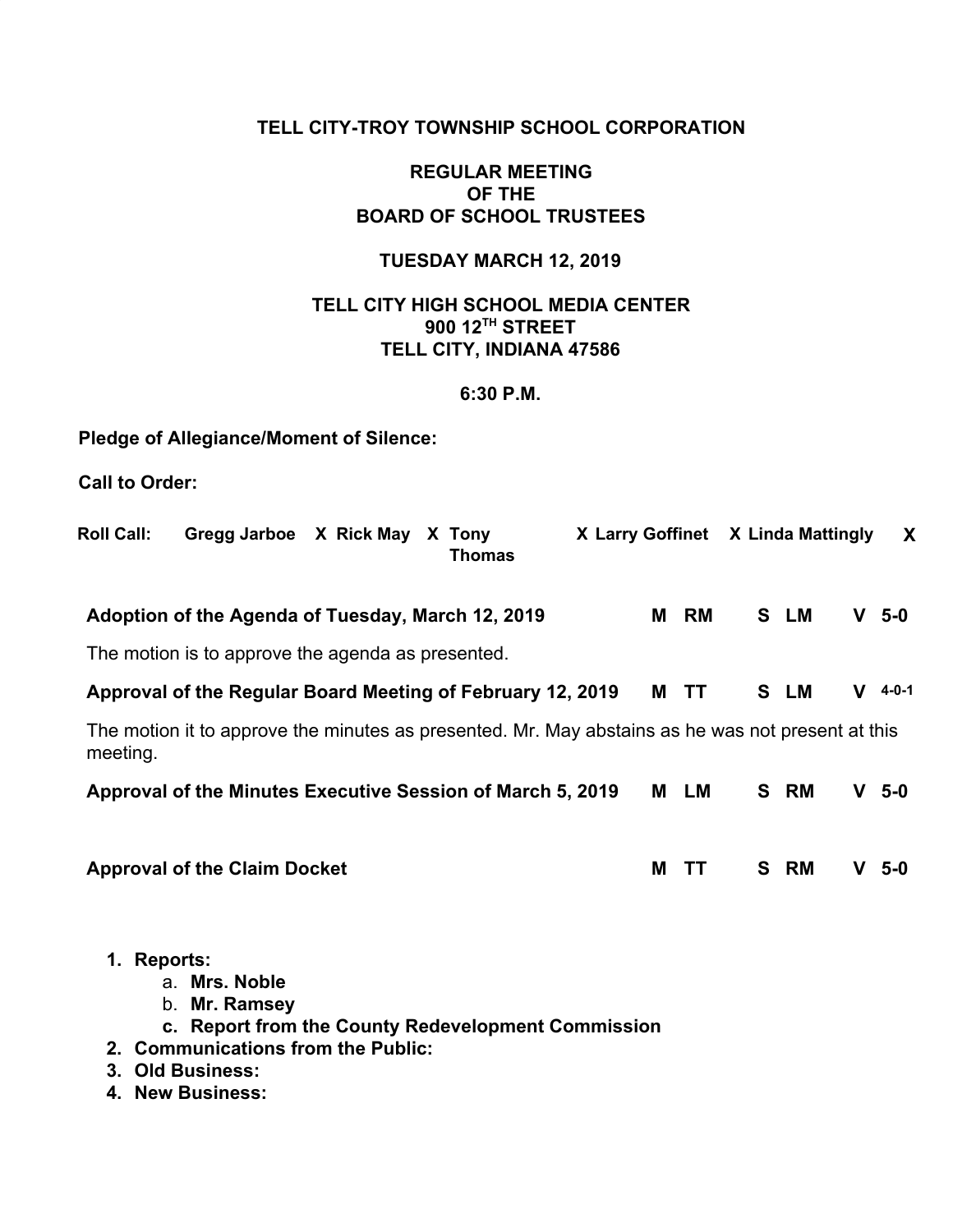|    | 1. Program Assistant                                                                                                                           | 1. Jennifer Lane                     |                     |   |
|----|------------------------------------------------------------------------------------------------------------------------------------------------|--------------------------------------|---------------------|---|
|    | Mrs. Lane has been subbing in the position and already has a background check on<br>file. Motion is to accept the recommendation as presented. |                                      |                     |   |
| C. | <b>Tell City Jr-Sr High School</b>                                                                                                             | <b>None</b>                          |                     |   |
| d. | <b>Athletics</b>                                                                                                                               | M                                    | S                   | V |
|    | 1. Volunteer Assistant Track Coach<br>2. Volunteer Assistant Track Coach                                                                       | 1. Ryan Marion                       | 2. Cameron Scherry  |   |
|    | 3. Volunteer Assistant Track Coach<br>4. Volunteer Assistant Track Coach                                                                       | 3. Caleb Scherry<br>4. Leo Simpson   |                     |   |
|    | 5. Volunteer Assistant Track Coach                                                                                                             |                                      | 5. Thomas Simpson   |   |
|    | 6. Volunteer Assistant Track Coach<br>7. Volunteer Assistant Track Coach                                                                       | 6. Joe Hartz<br>7. Jon Scheer        |                     |   |
|    | 8. Volunteer Assistant Track Coach<br>9. Volunteer Assistant Track Coach                                                                       | 8. Seth Vaquero<br>9. Brittany Busse |                     |   |
|    | 10. Volunteer Assistant Track Coach<br>11. Volunteer Assistant Track Coach                                                                     | 10. Katie Goffinet                   | 11. Allison Gruebel |   |
|    | 12. Volunteer Assistant Track Coach<br>13. Assistant Baseball Coach                                                                            | 12. Neal Stahley<br>13. Seth Ward    |                     |   |
|    | 14. Volunteer Assistant Boys Golf Coach                                                                                                        | 14. Bob Kreilein                     |                     |   |
|    |                                                                                                                                                |                                      |                     |   |

Mrs. Davis and Mrs. Fella retire with a combined 60 years of commitment to Tell City Troy Township, and we thank them for their service and wish them well in retirement. Motion is to accept the recommendations as a group.

7. William Tell Elementary- Kindergarten 7. Brenda Fella

**b. William Tell Elementary School M LG S RM V 5-0**

**a. Resignations and Retirements M LG S RM V 5-0**

- - 1. Head Soccer Coach
	- 2. JSHS Cafeteria
	- 3. WTE Cafeteria
	- 4. On-Target Assistant
	- 5. HS English Academic Coach
	- 6. JSHS Program Assistant

- 1. Brian Fletcher
- 2. Kathy Hess
- 3. Dorothy Davis
- 4. Mary Jo Sabelhaus
- 5. Dan Hall
- 
- -

- 
- 
- 
- 6. Brenee Leibering

Seth's background check was provided prior to the meeting. Volunteer Asst. Coaches background checks are included. These coaches will not be unsupervised with students (there will always be a head coach on site). Corrected to show Bob Kreilein as the Volunteer Assistant Boys Golf Coach. Motion is to approve the recommendations as a group.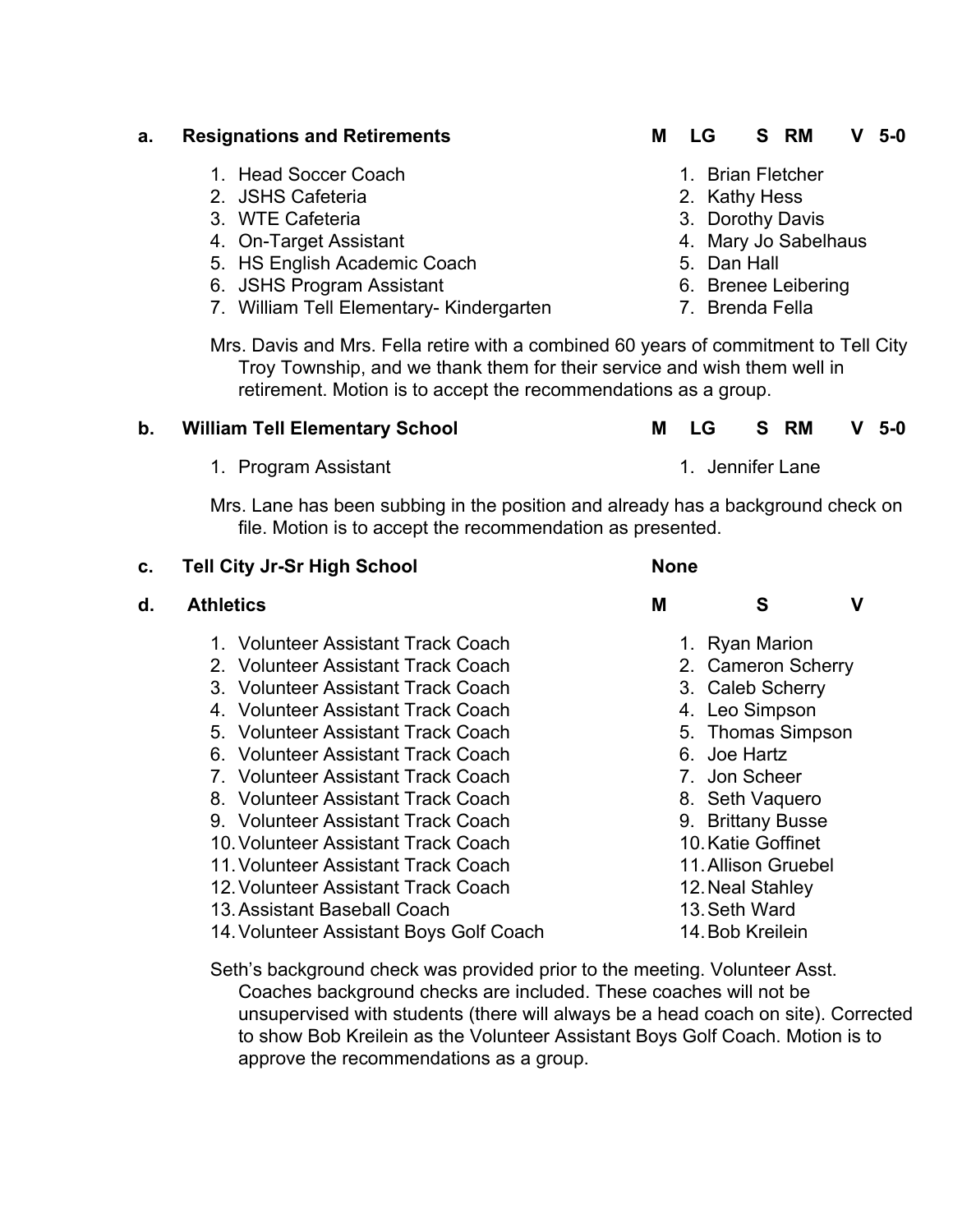## **e. Vol. 31 No.1 Policy Updates- Second Read M LM S LG V 5-0**

Policy 1430 – Leaves of Absence - Revised Policy 3430 – Leaves of Absence - Revised Policy 4430 – Leaves of Absence - Revised Policy 1520.08 – Employment of Personnel for Extracurricular Activities – Revised Policy 3120.08 – Employment of Personnel for Extracurricular Activities – Revised Policy 4120.08 – Employment of Personnel for Extracurricular Activities - Revised Policy 1521 – Personal Background Checks, References, and Mandatory Reporting of Convictions and Substantiated Child Abuse ( ) and Arrests – Revised Policy 3121 – Personal Background Checks, References, and Mandatory Reporting of Convictions and Substantiated Child Abuse ( ) and Arrests – Revised Policy 4121 – Personal Background Checks, References Policy 2221 – Mandatory Curriculum – Revised Policy 2370.03 – Indiana Course Access Program - New Policy 2414 – Reproductive Health and Family Planning and Human Sexuality Instruction – Revised Policy 2462 – Dyslexia Screening and Intervention – New Policy 2700 – Annual Performance Report – Revised Policy 3120.07 – Employment of Casual Resource Personnel – Revised Policy 3139 – Staff Discipline - Revision Policy 3141 – Suspension of Teachers Without Pay - Revised Policy 3220.02 – Supplemental Payments for Teachers - New Policy 3431 – Administrative Leave of Absence with Pay or Temporary Administrative Reassignment of Teachers – New Policy 5112 – Entrance Requirements - Revised Policy 5330 – Use of Medications - Revised Policy 5340.01 – Student Concussions and Sudden Cardiac Arrest – Revised Policy 5350 – Student Suicide Awareness and Prevention - Revised Policy 5460 – Graduation Requirements - Revised Policy 5517.01 – Bullying - Revised Policy 5771 – Search and Seizure - Revised Policy 6111 – Internal Control Standards and Procedures - Revised Policy 6210 – Fiscal Planning - Revised Policy 6212 – Cost-Savings Incentive Program - Revised Policy 6620 – Petty Cash – Revised (Technical Correction – IC change) Policy 6621 – Operations Cash Change Fund - Revised Policy 6655 – School Technology Fund - Delete Policy 6800 – System of Accounting - Revised Policy 7440 – Facility Security Program - Revised Policy 8340 – Letter of Reference or Employment Reference - Revised Policy 8455 – Coach Training - Revised Policy 8462 – Child Abuse and Neglect - Revised Policy 8500 – Food Services Program - Revised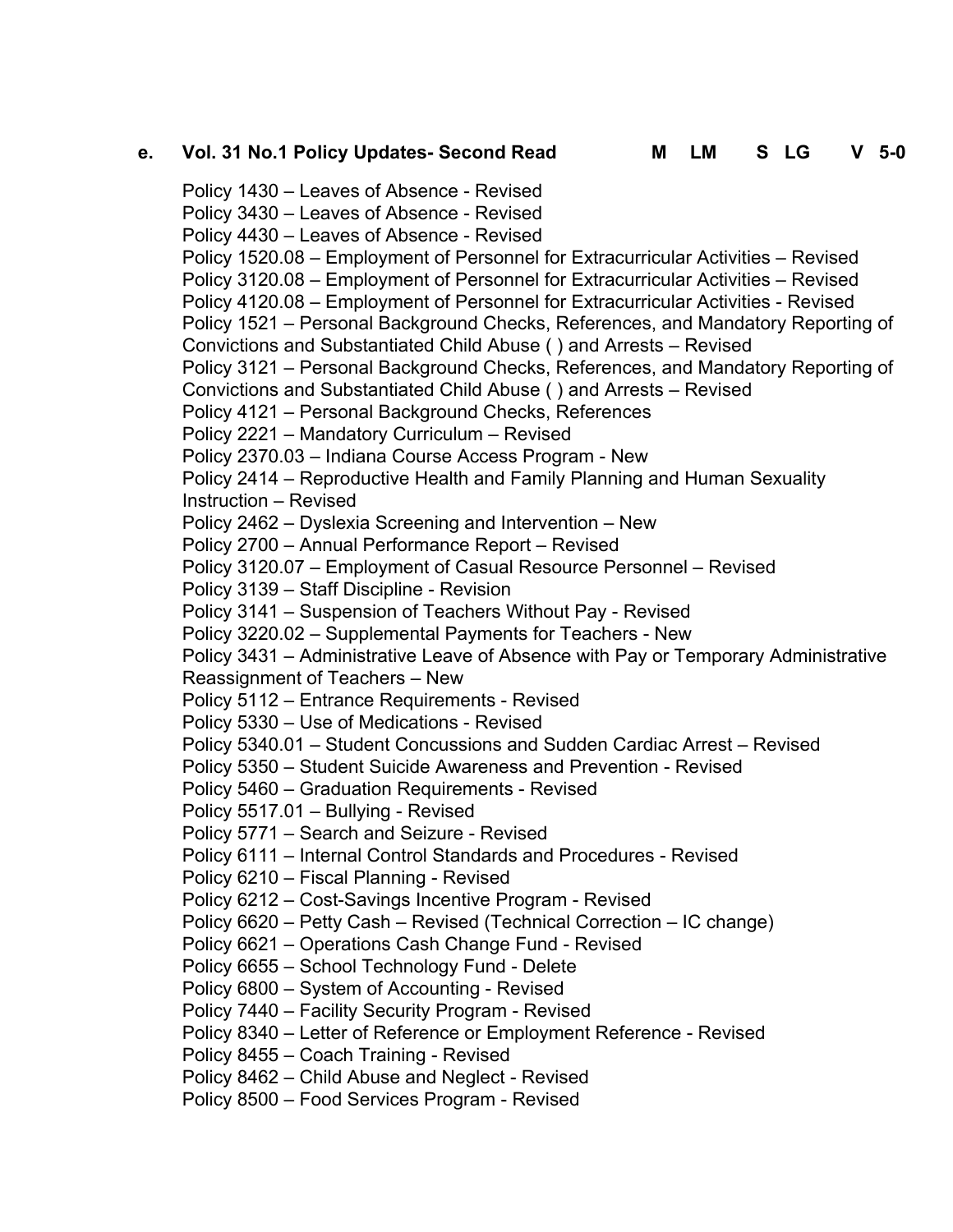Policy 8600 – Transportation - Revised

Policy 9160 – Public Attendance at School Events - Revised ADMINISTRATIVE GUIDELINES

AG 1521 – Personal Background Check - Revised

AG 3121 – Personal Background Check - Revised

AG 4121 – Personal Background Check - Revised

AG 2221 – Mandatory Curriculum - Revised

AG 2414 – Reproductive Health and Family Planning and Instruction on Human Sexuality – Revised

AG 5112A – Admission to Kindergarten – Revised

AG 5112B – Procedure for Determining Placement in Kindergarten or First Grade – Replacement

AG 5112C – Appeal for Early Entrance to Kindergarten – Revised

AG 5330 – Use of Medication - Revised

AG 5460 – Graduation Requirements - Revised

AG 5460B – Core 40 Opt-Out Process - Delete

AG 7440 – Facility Security – Revised

AG 7440A – Metal Detector Search Procedures – Replacement

AG 7440B – Metal Detector Search Procedures – Deleted

AG 8462 – Child Abuse or Neglect – Revised

FORMS

Form 2414 F1 – Notification on Reproductive Health and Family Planning Program and Consent for Human Sexuality Instruction - Revised

Form 2414 F2 – Confirmation Checklist Reproductive Health and Family Planning Program and Instruction on Human Sexuality - Revised

Policy 7440 has been updated as requested to include the mandate that the Superintendent shall report to the Board, no later than the next Board meeting, any significant incident involving vandalism, theft, personal safety, or other security risk and the measures being taken to address the situation.

Motion is to approve the policy updates as presented.

### **f. Teacher Appreciation Grant M RM S LG V 5-0**

The Teacher Appreciation Grant is ready to be disbursed. The calculations are below.

| <b>TAG Amount</b>                         | \$41,556.57       |             |
|-------------------------------------------|-------------------|-------------|
| Co-op Amount                              | \$1,923.84        |             |
| <b>TC Teachers</b>                        | \$39,632.73       |             |
| $42X + 34[X+(X^* \cdot 25)] = $39,632.73$ |                   |             |
| $42X + 34[X + 25X] = $39,632.73$          |                   |             |
| $42X + 34X + 34$ * 25X = \$39,632.73      |                   |             |
| $84.5X = $39,632.73$                      |                   |             |
| $X = 469.03$                              |                   |             |
|                                           | <b>EACH TOTAL</b> |             |
| Amount Effective (X)                      | \$469.03          | \$19,699.26 |
| Amount HE $(X+25%)$                       | \$586.29          | \$19,933.86 |
|                                           | TOTAL             | \$39,633.12 |